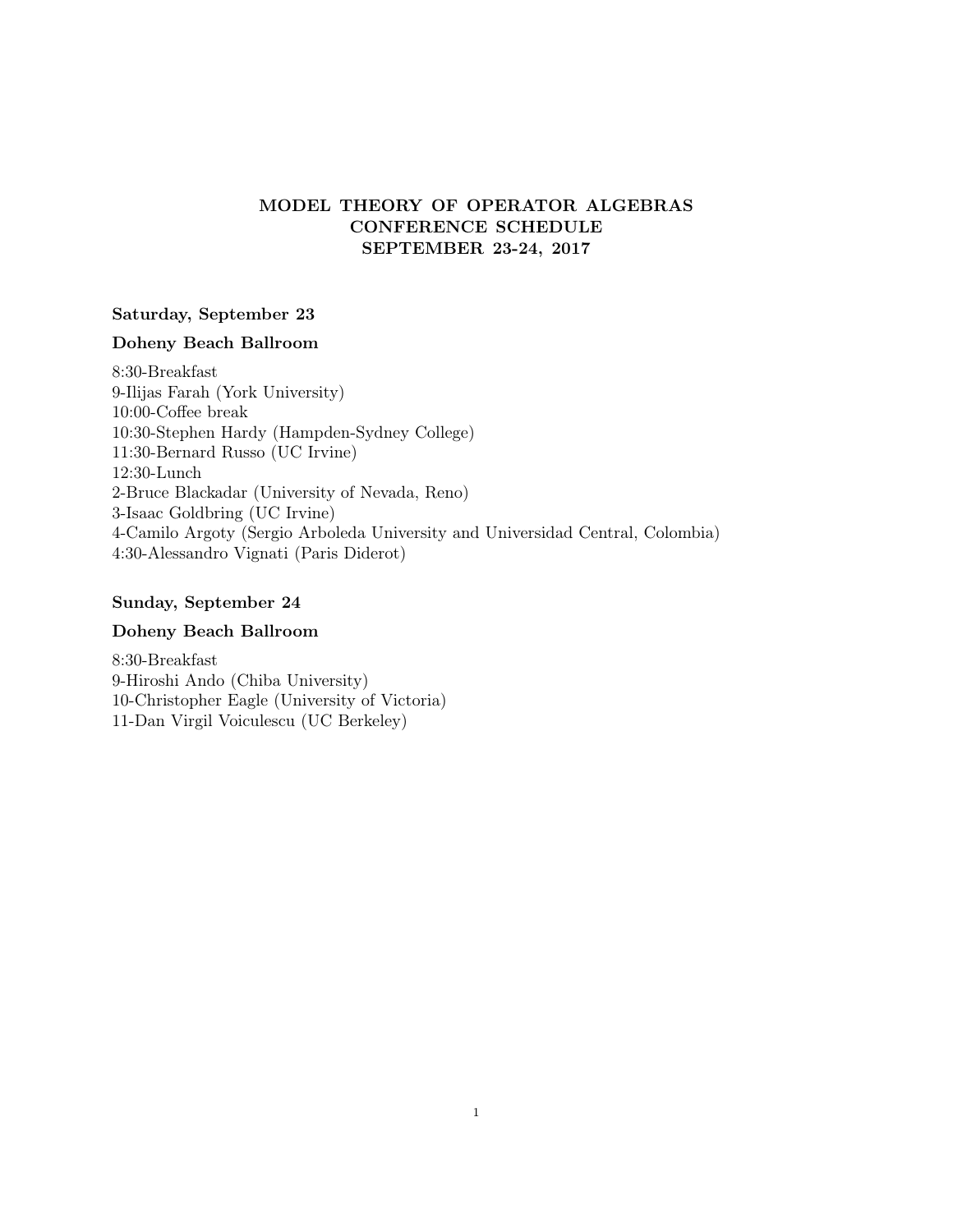# ABSTRACTS

## Hiroshi Ando-Ultraproduct of self-adjoint operators

The ultraproduct constructions for bounded operators/operator algebras in various metric structures have been so useful for the study of operator algebras. It is sometimes desirable to treat the same construction for unbounded operators. Such a construction for self-adjoint operators is proposed by Krupa and Zawisza. I will explain some observations regarding their construction and its relation to the conjugation action of the unitary group.

### Camilo Argoty- Operator algebras do not have nice mode theoretic properties

Abstract: In this talk I prove that the algebra  $K(H)$  of compact operators on an infinite dimensional Hilbert space H has the independence property and that factors of type  $I_{\infty}$ , II and III have the TP2 property. This gives an indication that the theory of  $C^*$ -algebras may be as complex as arithmetic.

# Bruce Blackadar-Symmetry and Complex Structure in C<sup>\*</sup>-algebras

We will discuss the problem of when the complex scalar multiplication on a  $C^*$ -algebra is determined up to isomorphism by the rest of the structure, or equivalently when a C<sup>\*</sup>-algebra is isomorphic to its opposite algebra. This problem has a major potential impact on the classification program and perhaps on the Universal Coefficient Theorem. Some examples and constructions will be described, but there will be more open problems than results.

# Christopher Eagle- Most C\*-algebras do not admit quantifier elimination

Quantifier elimination often plays an important role in applied model theory, because it enables a concrete description of definable objects in a given theory. In the language of unital C<sup>\*</sup>-algebras the only algebras with quantifier elimination are  $\mathbb{C}, \mathbb{C}^2$ ,  $M_2(\mathbb{C})$ , and  $C(X)$ , where X is a compact 0-dimensional space without isolated points. The proof of this result splits into several cases, and we will discuss some of the obstacles to quantifier elimination in each case. This is joint work with Diego Caudillo Amador, Ilijas Farah, Isaac Goldbring, Bradd Hart, Jamal Kawach, Se-Jin Kim, Eberhard Kirchberg, and Alessandro Vignati.

# Ilijas Farah- Strict order property and universal nuclear C<sup>\*</sup>-algebras

By one of the earliest results in model theory of operator algebras, theories of both C\*-algebras and II<sup>1</sup> factors have the order property (F.-Hart-Sherman, but really going back to Ge-Hadwin). A slightly more precise result is that the theory of C<sup>\*</sup>-algebras has the strict order property and the theory of II<sub>1</sub> factors has the independence property. The former fact can be used to prove that if  $\kappa$  is a cardinal and there is no universal linear order of cardinality  $\kappa$ , then there are no universal abelian C<sup>\*</sup>-algebras of density  $\kappa$  and there are no universal simple and nuclear C<sup>\*</sup>-algebras of density  $\kappa$ . This is a joint work with Ilan Hirshberg. (It is also related to a joint work with Alessandro Vignati - see Alessandro's talk.)

#### Isaac Goldbring-Embedding problems, games, and square roots

I will discuss how the notion of building models by games allows us to give new reformulations of many of the embedding problems in operator algebra, e.g. the Connes embedding problem, the Kirchberg embedding problem, and the quasidiagonality problem. We will also indicate how all of these problems can be reformulated in terms of the enforceability of tensor square roots.